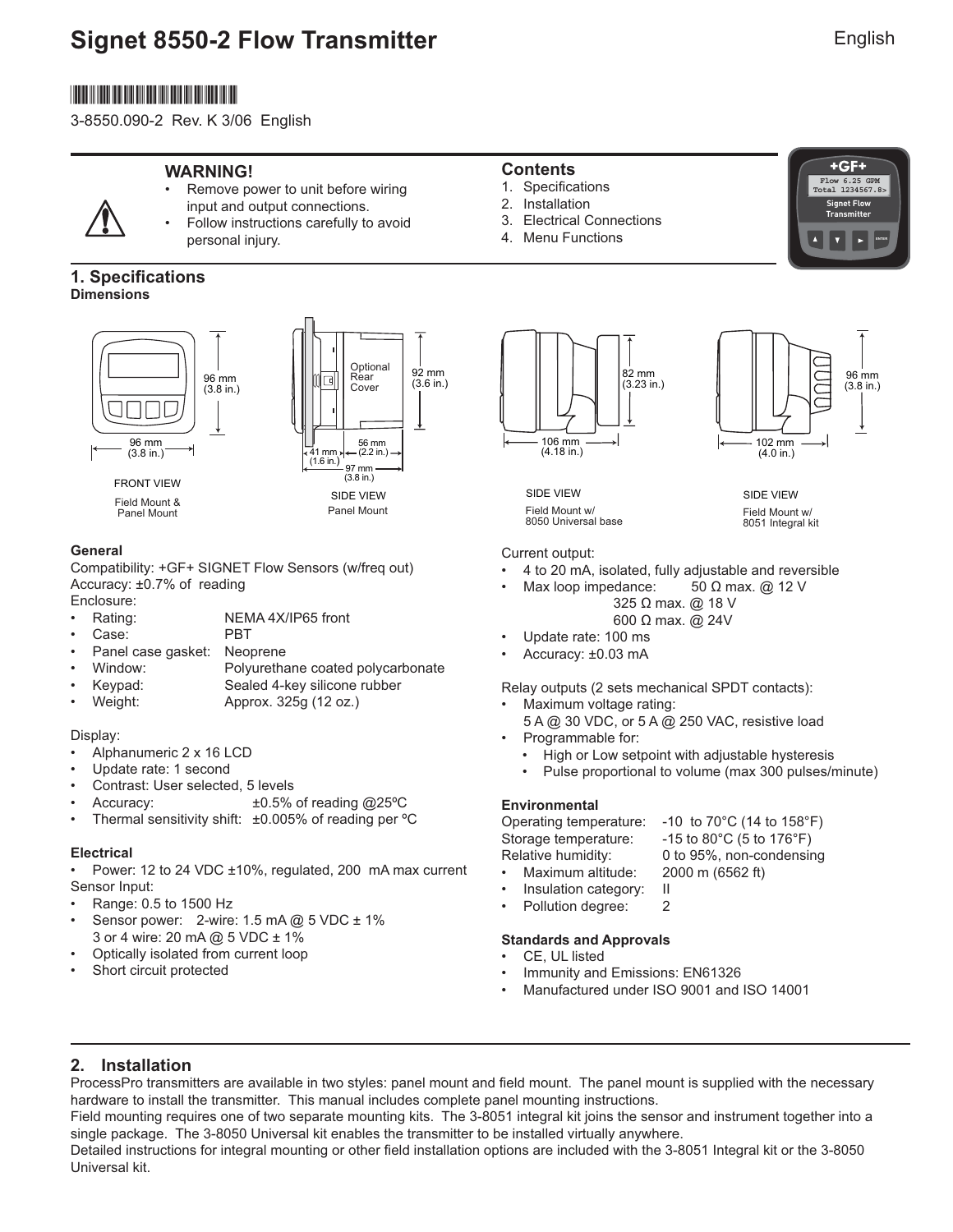### **2.1 Panel Installation**

- 1. The panel mount transmitter is designed for installation using a 1/4 DIN Punch. For manual panel cutout, an adhesive template is provided as an installation guide. Recommended clearance on all sides between instruments is 1 inch.
- 2. Place gasket on instrument, and install in panel.
- 3. Slide mounting bracket over back of instrument until quickclips snap into latches on side of instrument.
- 4. To remove, secure instrument temporarily with tape from front or grip from rear of instrument. DO NOT RELEASE.

Press quick-clips outward and remove.

### **3. Electrical Connections**

**Caution:** Failure to fully open terminal jaws before removing wire may permanently damage instrument.

Wiring Procedure

- 1. Remove 0.5 0.625 in. (13-16 mm) of insulation from wire end.
- 2. Press the orange terminal lever downward with a small screwdriver to open terminal jaws.
- 3. Insert exposed (non-insulated) wire end in terminal hole until it bottoms out.
- 4. Release orange terminal lever to secure wire in place. Gently pull on each wire to ensure a good connection.

Wiring Removal Procedure

- 1. Press the orange terminal lever downward with a small screwdriver to open terminal jaws.
- 2. When fully open, remove wire from terminal.





**2 1**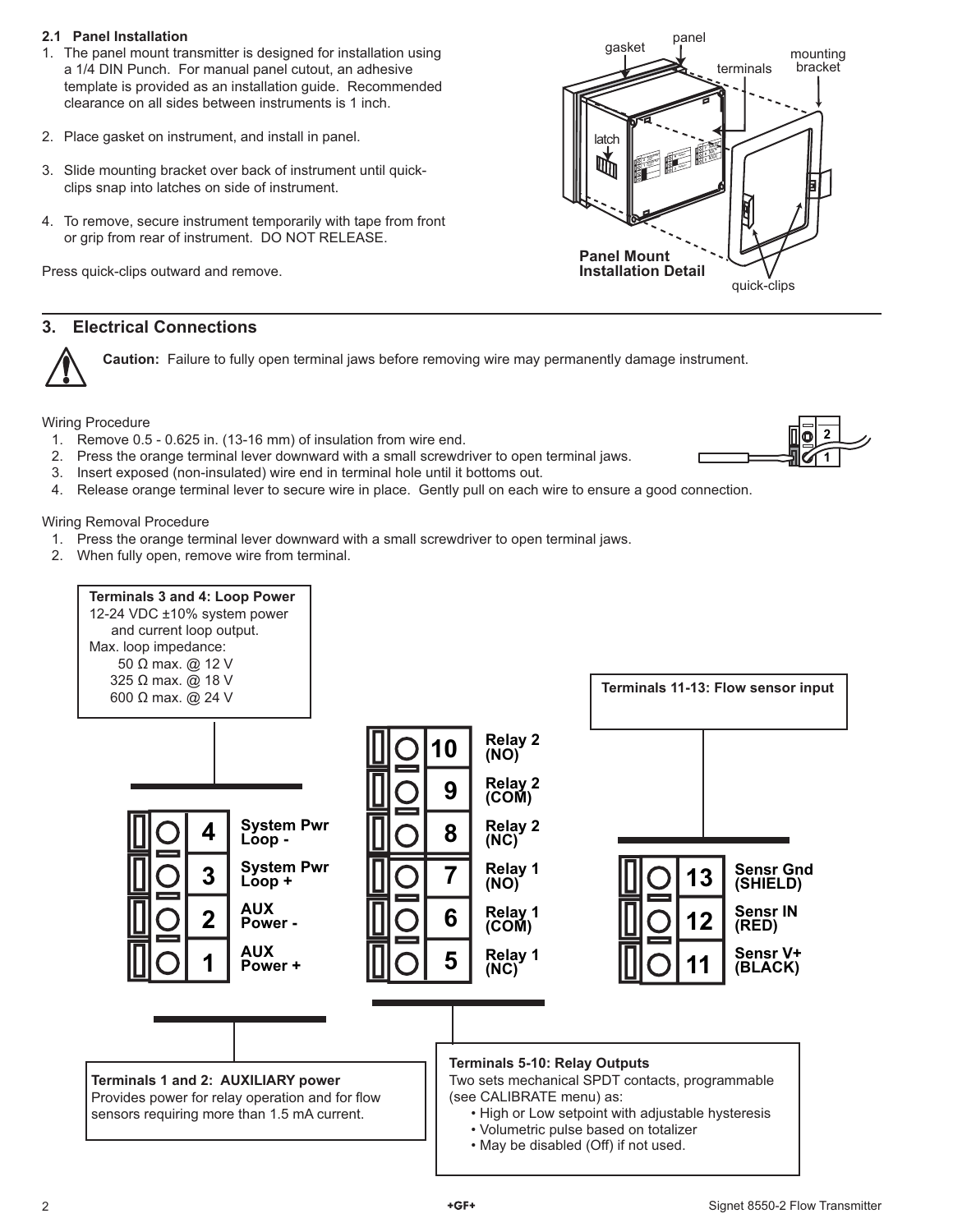#### **3.1 System Power/Loop Connections**

Stand-alone application, no current loop used



Example: Two transmitters connected to PLC/Recorder with separate power supply



**Auxiliary Power note:**

• AUXILIARY Power is required for all systems where relays are used.

#### **3.2 Sensor Input Connections**

#### **Wiring Tips:**

- Do not route sensor cable in conduit containing AC power wiring. Electrical noise may interfere with sensor signal.
- Routing sensor cable in grounded metal conduit will help prevent electrical noise and mechanical damage.
- Seal cable entry points to prevent moisture damage.
- Only one wire should be inserted into a terminal. Splice double wires outside the terminal.



Maximum cable length is 200 ft. for 515/8510-XX, 525, 2517 and any sinusoidal flow signal.



Maximum cable length is 1000 ft. for 2536/8512- XX, 2540/2541, vortex, and any open-collector flow signal.

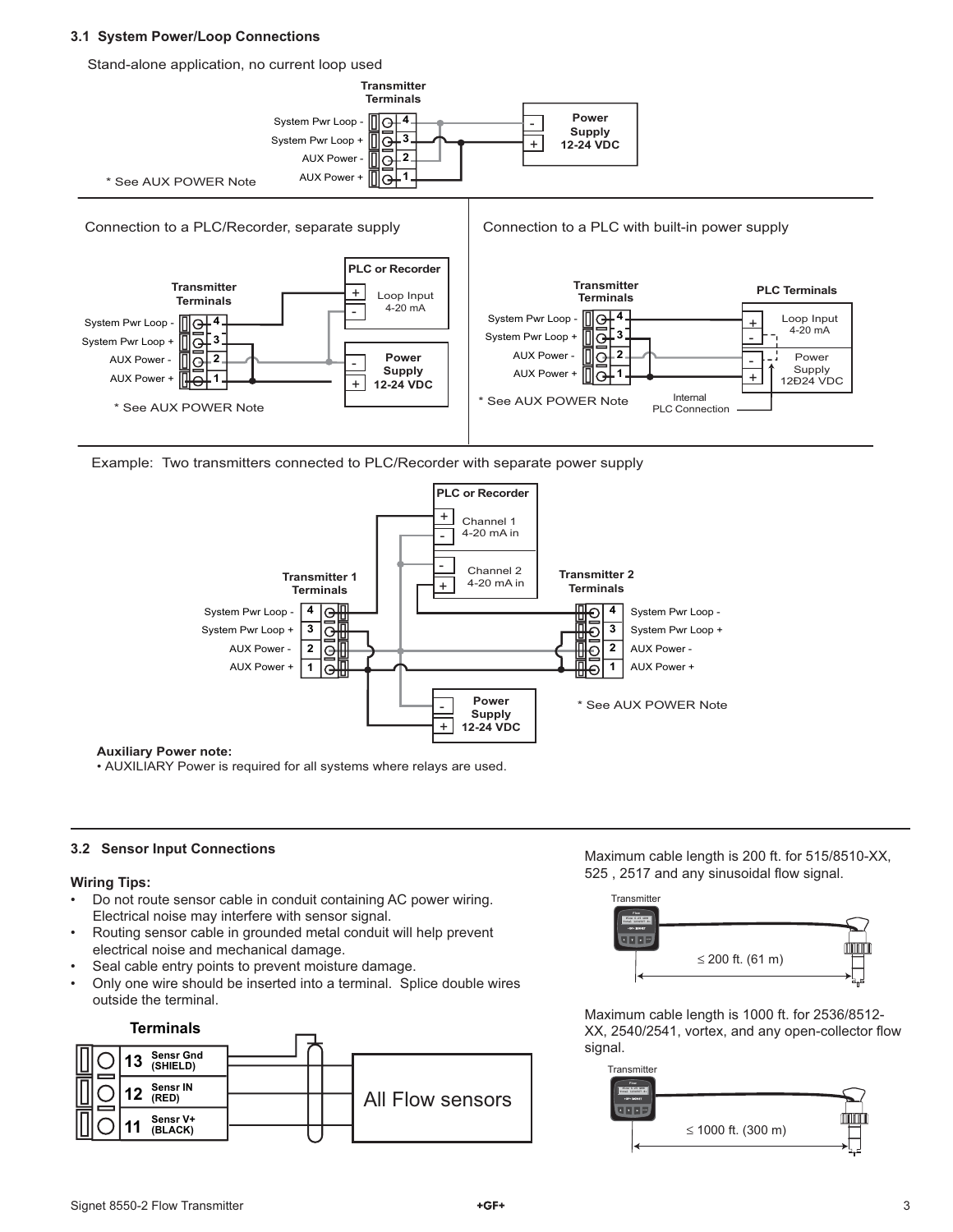### **3.3 Relay output**

The relay outputs can be programmed to respond when the flow rate moves above or below a setpoint, or it can be used to generate a pulse that is relative to the flow volume. The relays can be disabled if not in use.

### • **Low**

Relay triggers when the flow rate is less than the setpoint. The relay will relax when the flow rate moves above the setpoint plus the hysteresis value.

### • **High**

Relay triggers when the flow rate is greater than the setpoint. The relay will relax when the flow rate drops below the setpoint plus the hysteresis value.

### • **Pulse**

Relay output is a pulse based on the volume of fluid that passes the sensor. Set any value from 0.0001 to 99999.



# **VIEW menu**

- During normal operation, the ProcessPro displays the VIEW menu.
- When using the CALIBRATE or OPTIONS menus, the ProcessPro will return to the VIEW menu if no activity occurs for 10 minutes.
- To select the item you want displayed, press the UP or DOWN arrow keys. The items will scroll in a continuous loop. Changing the display selection does not interrupt system operations.
- No key code is necessary to change display selection.
- Output settings cannot be edited from the VIEW menu.



### **View Menu**

 **04-20-06** 

| <b>Display</b>                     | <b>Description</b>                                                                                                                                                                                                                                                      |
|------------------------------------|-------------------------------------------------------------------------------------------------------------------------------------------------------------------------------------------------------------------------------------------------------------------------|
| $0.0$ GPM<br>Total: 12345678 >     | Monitor the flow rate and the resettable totalizer. Press the RIGHT ARROW key<br>to reset the totalizer. If the Reset is locked, you will need to enter the Key Code<br>first. Lock or Unlock the totalizer in the OPTIONS menu. This is the permanent<br>View display. |
| Perm: 12345678<br>Gallons          | All of the displays below are temporary. After ten minutes the display will return to the permanent display.<br>Monitor the Permanent Totalizer value.                                                                                                                  |
|                                    |                                                                                                                                                                                                                                                                         |
| Loop Output:<br>$12.00 \text{ mA}$ | Monitor the 4-20 mA Loop output.                                                                                                                                                                                                                                        |

(See description in Calibration Menu.)

Monitor date for scheduled maintenance or date of last calibration.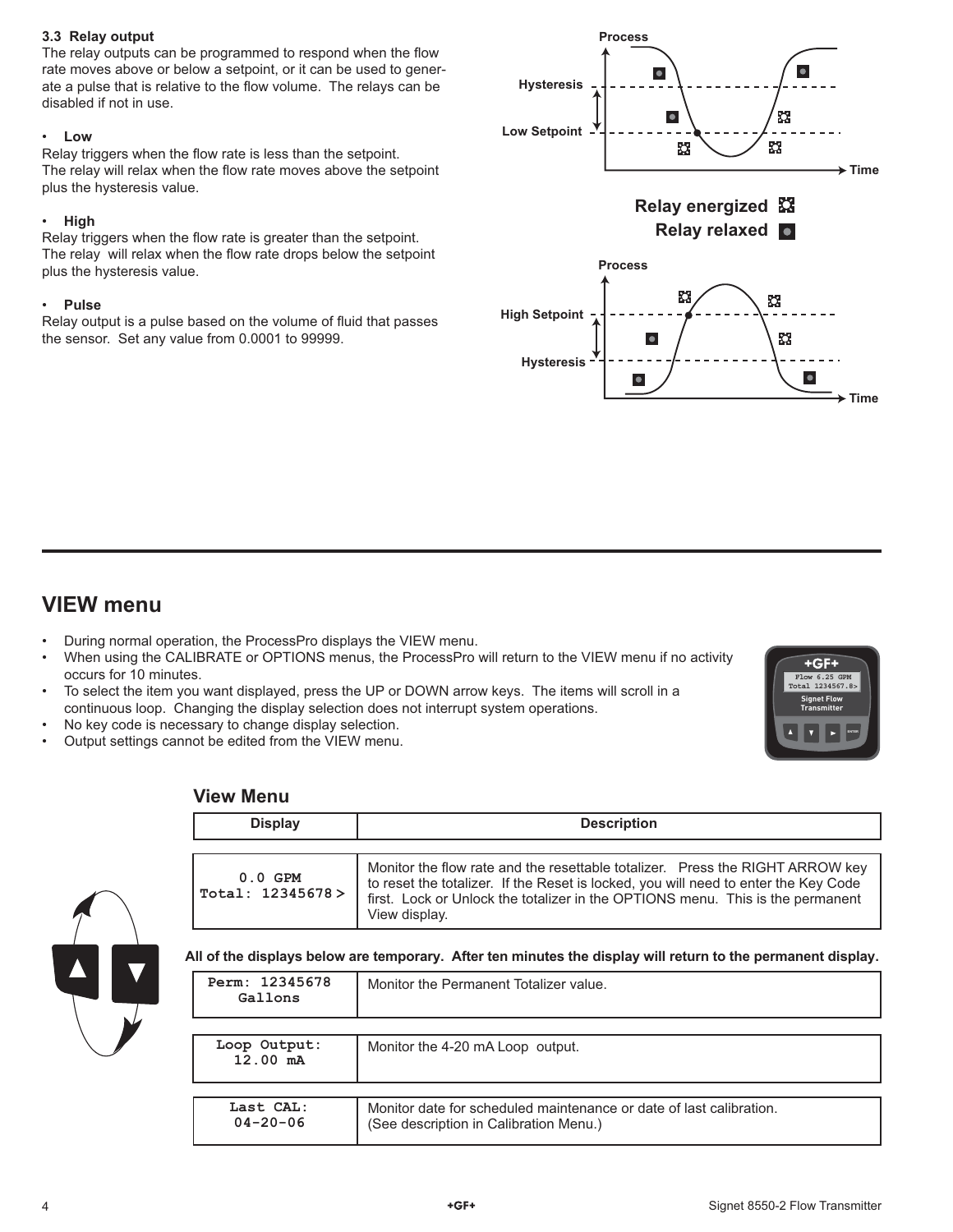# **ProcessPro Editing Procedure:**

### **Step 1. Press and hold ENTER key:**

- 2 seconds to select the CALIBRATE menu
- 5 seconds to select the OPTIONS menu.
- **Step 2. The Key Code is UP-UP-UP-DOWN keys in sequence.**
	- After entering the Key Code, the display will show the first item in the selected menu.
- **Step 3. Scroll menu with UP or DOWN arrow keys.**
- **Step 4. Press RIGHT ARROW key to select menu item to be edited.** • The first display element will begin flashing.
- **Step 5. Press UP or DOWN keys to edit the flashing element.** • RIGHT ARROW key advances the flashing element.
- **Step 6. Press ENTER key to save the new setting and return to Step 3.**

### **Notes on Step 1:**

- The View Menu is normally displayed.
- The CALIBRATE and OPTIONS menus require a KEY CODE.

### **Notes on Step 2:**

If no key is pressed for 5 minutes while display is showing "Enter Key Code", the display will return to the VIEW menu.

> **GPM > Flow Units:**



### **Notes on Steps 3 and 4:**

• Refer to pages 6 and 7 for complete listing of menu items and their use.

• From the Step 3 display, pressing the UP and DOWN keys simultaneously will return the display to the VIEW menu.

• If no key is pressed for 10 minutes, display will also return to the VIEW menu.



### **Notes on Steps 5 and 6:**

- All output functions remain active during editing.
- Only the flashing element can be edited.
- RIGHT ARROW key advances the flashing element in a continuous loop.
- Edited value is effective immediately after pressing ENTER key.
- If no key is pressed for 10 minutes unit will restore the last saved value and return to step 3.
- Step 6 (pressing ENTER key) always returns you to Step 3.
- Repeat steps 3-6 until all editing is completed.

# **Step 5: Made an Error?**

Press the UP and DOWN keys simultaneously while any element is flashing. This will recall the last saved value of the item being edited and return you to Step 3.





**Step 6**

**Relay1 Setpnt: 19.00 GPM >**



**ENTER**

**Relay1 Setpnt: Saving**

**Relay1 Setpnt: 19.00 GPM**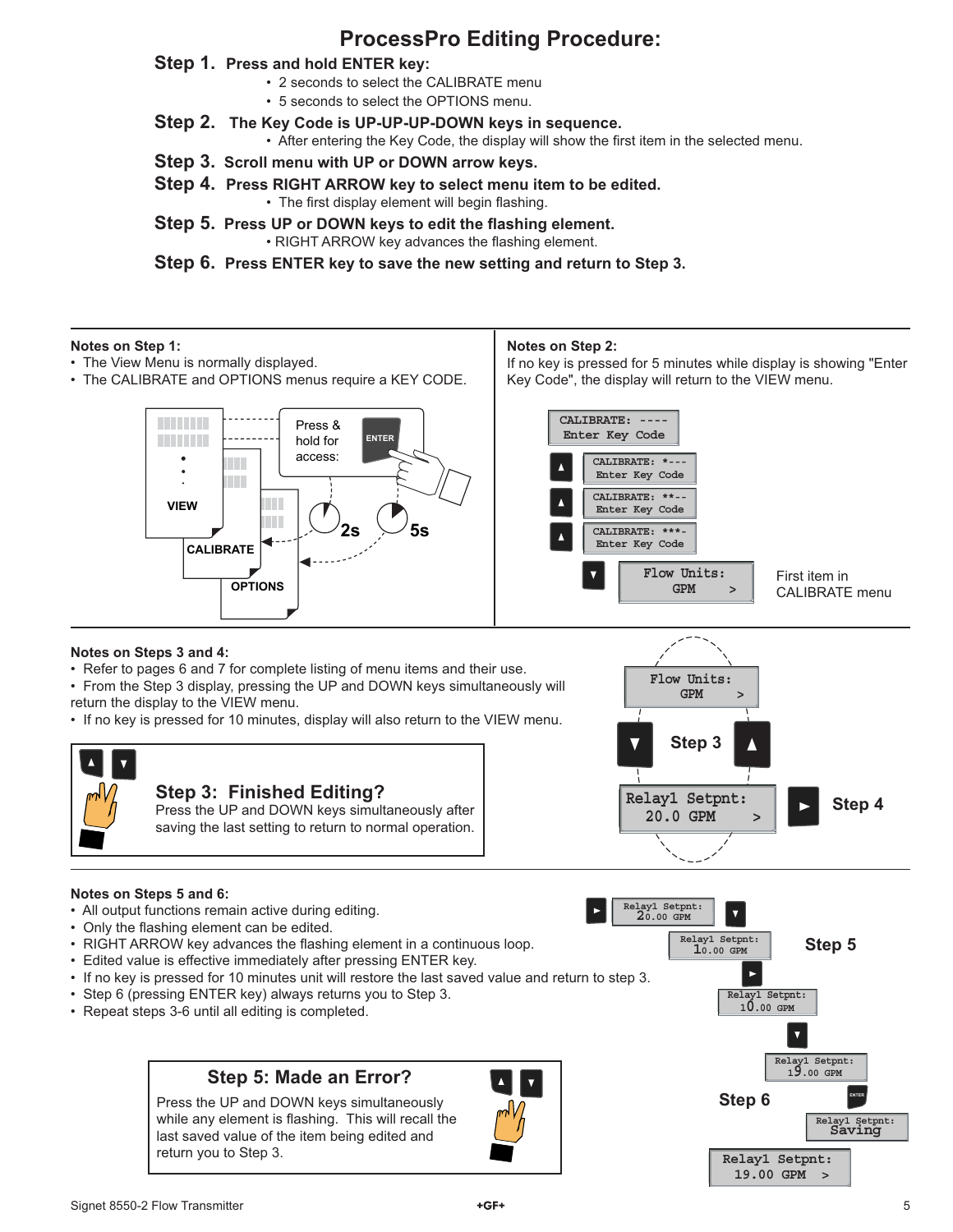# **Calibrate Menu**

| <b>Display</b><br>(Factory settings shown)             | <b>Description</b>                                                                                                                                                                                                                                                                                                                      |  |
|--------------------------------------------------------|-----------------------------------------------------------------------------------------------------------------------------------------------------------------------------------------------------------------------------------------------------------------------------------------------------------------------------------------|--|
| Flow Units:<br><b>GPM</b><br>$\geq$                    | The first three characters set the Flow Rate units of measure. They have no effect on<br>calculations. They may be any alpha or numeric character, upper or lower case.<br>The last character sets the Flow rate Timebase. Select S (seconds), M (minutes), H (hours)<br>or $D$ (days).                                                 |  |
| Flow K-Factor:<br>60.000<br>$\geq$                     | This setting tells the transmitter how to convert the input frequency from the flow sensor into<br>a flow rate. The K-factor is unique to the sensor model and to the pipe size and schedule.<br>Refer to data in the sensor manual for the correct value. Limits: 0.0001 to 99999. (The<br>K-factor cannot be set to 0.)               |  |
| Total Units:<br>Gallons<br>≻                           | This setting identifies the Totalizer units. It has no effect on any calculation. It serves as a<br>label only. Each character can be any alpha or numeric selection, upper or lower case.                                                                                                                                              |  |
| Total K-Factor<br>60.000<br>$\geq$                     | This setting tells the transmitter how to convert the input frequency from the flow sensor into<br>a volumetric total. It also is used as the basis for the volumetric Pulse mode.<br>The setting is usually the same as the Flow K-factor, or different by x10 or x100. Limits:<br>0.0001 to 99999. (The K-factor cannot be set to 0.) |  |
| Loop Range: GPM<br>$0.000 \rightarrow 100.0$<br>$\geq$ | Select the minimum and maximum values for the 4-20 mA Current loop output. The 8550<br>will allow any values from 0.0000 to 99999.                                                                                                                                                                                                      |  |
| Relay1 Mode:<br>Low<br>$\geq$                          | Select the desired mode of operation for relay 1. Options available are High, Low or<br>volumetric Pulse. The signal may be disabled if not in use.                                                                                                                                                                                     |  |
| Relay1 Setpnt:<br>10.000 GPM<br>≻                      | In Low or High Mode, the relay output will be activated when the Flow rate reaches this<br>value. Be sure to modify this setting if you change the Flow Units.                                                                                                                                                                          |  |
| Relay1 Hys:<br>5.0000 GPM<br>$\geq$                    | Relay 1 will be deactivated at Setpoint ± Hysteresis, depending on High or Low Setpoint<br>selection. (See details on page 4.)                                                                                                                                                                                                          |  |
| Relay1 Volume:<br>$100.00$ Gallons<br>$\geq$           | In Pulse mode, the relay output will generate one pulse when this volume of flow passes the<br>sensor. (The measurement is based on the Total K-factor.) The 8550 will allow any value<br>from 0.0001 to 99999.                                                                                                                         |  |
| Relay1 PlsWdth:<br>0.1 Seconds<br>$\, >$               | In Pulse mode, this setting defines the duration of the relay pulse. The 8550 allows any<br>value from 0.1 seconds to 999.9 seconds.                                                                                                                                                                                                    |  |
| Last CAL:<br>$04 - 20 - 06$                            | Use this "note pad" to record important dates, such as annual recertification or scheduled<br>maintenance.                                                                                                                                                                                                                              |  |

**All Relay settings repeat for Relay 2.**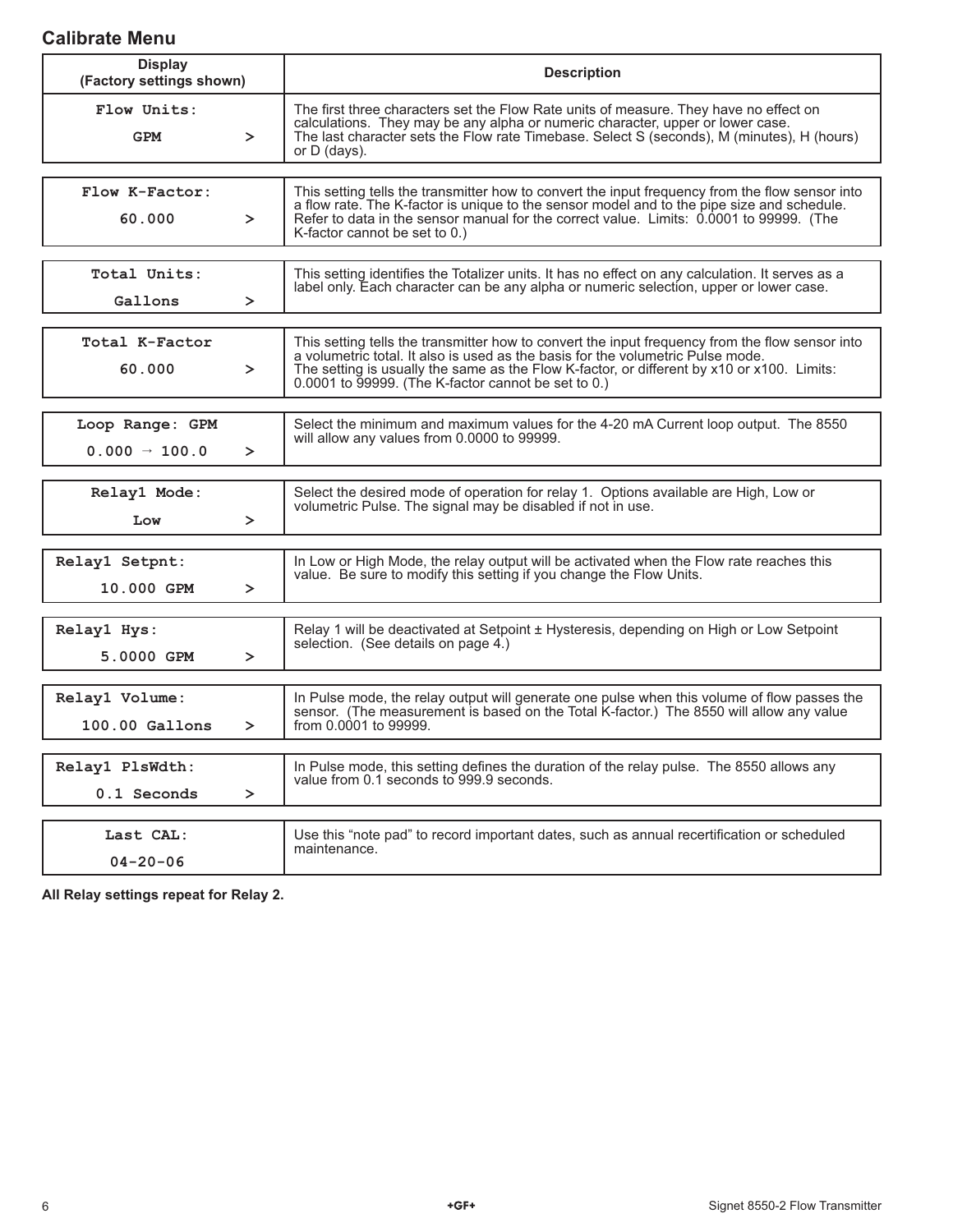## **Options Menu**

| <b>Display</b><br>(Factory settings shown) | <b>Description</b>                                                                                                                                                                                                                           |  |
|--------------------------------------------|----------------------------------------------------------------------------------------------------------------------------------------------------------------------------------------------------------------------------------------------|--|
| Contrast:                                  | Adjust the LCD contrast for best viewing. A setting of 1 is lower contrast, 5 is higher.<br>Select lower contrast if the display is in warmer ambient surroundings.                                                                          |  |
| Flow Decimal:<br>*** **<br>$\geq$          | Set the decimal to the best resolution for your application. The display will automatically<br>scale up to this restriction.<br>Select *****, **** *, *** **, ** *** or * ****                                                               |  |
| Total Decimal:<br>*********<br>$\geq$      | Set the totalizer decimal to the best resolution for your application.<br>Select *********, ******* *, or ******.**                                                                                                                          |  |
| Averaging:<br>0ff<br>$\geq$                | OFF provides the quickest output response to changes in flow.<br>Longer averaging period produces more stable display and output response.<br>Select OFF, 8 s, 20 s, 50 s or 120 s.                                                          |  |
| Sensitivity<br>$\Omega$<br>≻               | Sensitivity works in conjunction with Averaging to balance response time with signal<br>stability. Selections are 0 to 9. Select 0 (zero) for the minimum sensitivity, or 9 for the<br>maximum sensitivity. The function is described below. |  |
| Total Reset:<br>Lock Off<br>$\geq$         | Locked: The Key Code must be entered to reset the resettable totalizer.<br>Unlocked: No key code required to reset the resettable totalizer.                                                                                                 |  |
| Loop Adjust:<br>4.00<br>mA >               | Adjust the minimum and maximum current output. The display value represents the<br>precise current output.<br>Adjustment limits:<br>$\cdot$ 3.80 mA < 4.00 mA > 5.00 mA                                                                      |  |
| Loop Adjust:<br>20.00<br>mA >              | $\cdot$ 19.00 mA < 20.00 mA > 21.00 mA<br>Use this setting to match the system output to any external device                                                                                                                                 |  |
| Test Loop:<br>$\geq$                       | Press UP and DOWN keys to manually order any output current value from 3.8 mA to<br>21.00 mA to test the output loop.                                                                                                                        |  |
| $\mathbf{D}$ . T.<br>ш.                    | Press UP and DOWN keys to manually toggle the state of relay 1.                                                                                                                                                                              |  |

### **NO AVERAGING, no SENSITIVITY**

 **Test Relay 1:**

With AVERAGING set to 0 (zero) and with SENSITIVITY set to zero, the 8550 responds to every unstable shift in the flow. The dashed red line represents the actual output of the flow sensor in unstable flow conditions.

### AVERAGING only

With AVERAGING set to 50 seconds and SENSITIVITY still set to zero the flow rate is stabilized, but a sharp change in flow rate is not represented for 50 seconds or longer. (dotted green line).

### **AVERAGING and SENSITIVITY**

With AVERAGING at 50 seconds and SENSITIVITY set to 4 OR 5, the flow rate is stabilized, while the sudden shift in flow is reflected very quickly. (Solid blue line)



NOTE: The SENSITIVITY function is ineffective if the AVERAGING function is set to zero (seconds).

Repeat for relay 2.